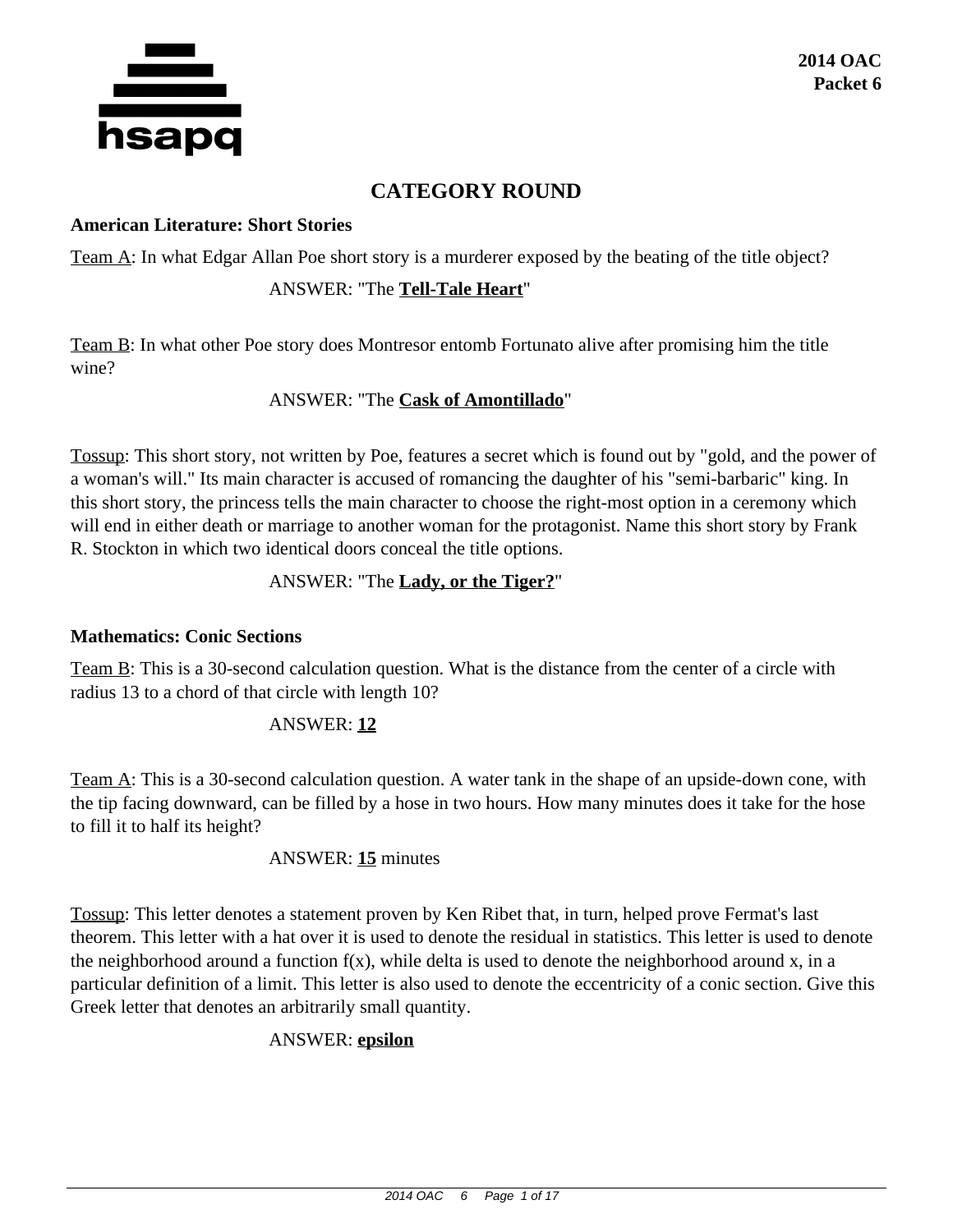# **World History: Food**

Team A: The croissant was apocryphally invented during the 1683 siege of what Habsburg-controlled city?

## ANSWER: **Vienna**

Team B: What European country's forces, led by Peter Stuyvesant, fought the Peach Tree War in North America?

## ANSWER: the **Netherlands** [or the **Dutch Republic**; or **Holland**]

Tossup: This crop fed the most beautiful prostitutes of the U.K., according to Adam Smith's *Wealth of Nations.* Frederick the Great's planting of it gave an alternate name to the War of the Bavarian Succession. This crop of South American origin caused millions to flee on "coffin ships" after the *Phytophthora infestans* (FEYE-tof-THOR-uh in-FES-tanz) fungus afflicted it with blight in the 1840s. Name this tuberous staple crop whose failure caused famine in Ireland.

## ANSWER: **potato**es [or *Solanum tuberosum*]

## **Fine Arts: Chicago in Sculpture**

Team B: Grant Park in Chicago is home to a seated sculpture of what real-life person, who also appears seated in a Washington D.C. sculpture by Daniel Chester French?

## ANSWER: Abraham **Lincoln**

Team A: What American sculptor placed his *Flamingo* in Chicago's Federal Plaza, but is better known for his mobile (moh-BEEL) *Lobster Trap and Fish Tail?*

# ANSWER: Alexander **Calder** [or Sandy **Calder**]

Tossup: Chicago is home to this man's sculpture of Philip Sheridan atop his horse. To commemorate James McConnell, this man created a winged bronze nude titled *The Aviator*. The KKK helped pay for the commission of this man's work of art at the site of their refounding. This carver of Stone Mountain is best-known for his depiction of the heads of Teddy Roosevelt, Lincoln, Jefferson, and Washington on a cliff face in South Dakota. Identify this sculptor responsible for Mount Rushmore.

## ANSWER: Gutzon **Borglum**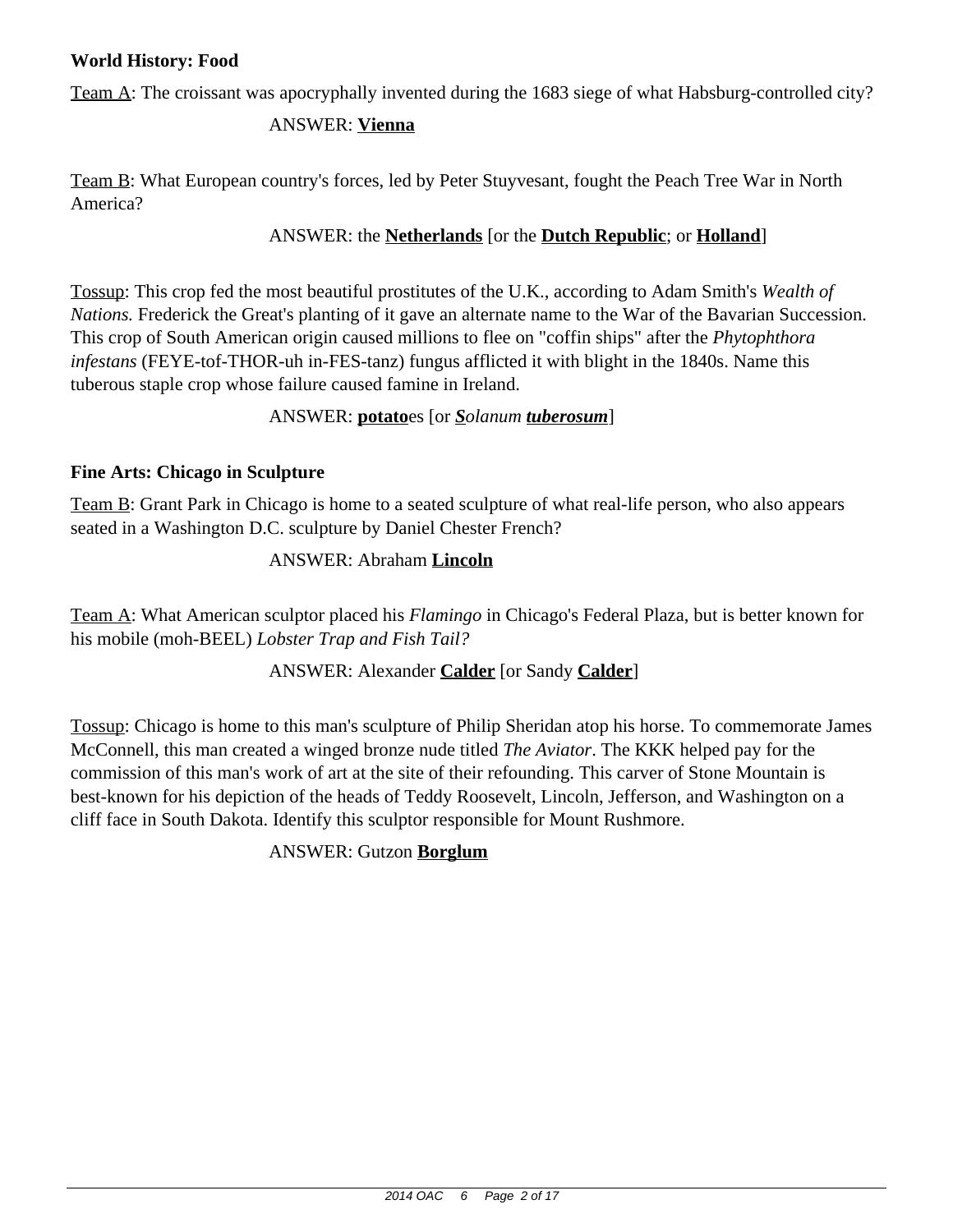## **Life Sciences: Tissues**

Team A: Plants transport water through what tissue, whose "secondary" type is found mostly in angiosperms and conifers??

#### ANSWER: **xylem**

Team B: The compact kind, as opposed to the spongy type, of what tissue consists of the repeating Haversian system?

#### ANSWER: **bone** [or **osseus** tissue]

Tossup: When cells in this tissue die, they are surrounded by macrophages forming a crown-like structure. A side effect of HIV protease inhibitors is a redistribution of this tissue. It's not bone marrow, but the stromal vascular fraction of this tissue is a great source of mesenchymal stem cells. This type of tissue produces leptin and is divided into white and brown types. It is also known as adipose tissue. Name this type of connective tissue which stores lipids.

ANSWER: body **fat** tissue [or **adipose** tissue until it is read]

## **World Literature: European Literature**

Team B: Halldor Laxness is the exemplary writer from what Scandinavian country, whose "bell" and "independent people" were the subject of his novels?

## ANSWER: **Iceland**

Team A: What Swedish playwright wrote *The Father* and *Miss Julie*?

## ANSWER: August **Strindberg**

Tossup: In this play, a physician is said to have "tuberculosis of the spine," a euphemism for his venereal disease. This play's protagonist is blackmailed by the bank worker Nils Krogstad, who gives up the plot when he is reunited with Christine Linde. In this play's final scene, a door slam punctuates the protagonist's decision to leave her husband Torvald and their children. Name this play about Nora Helmer written by Henrik Ibsen.

ANSWER: *A Doll House* [or *A Doll's House*; or *Et Dukkehjem*]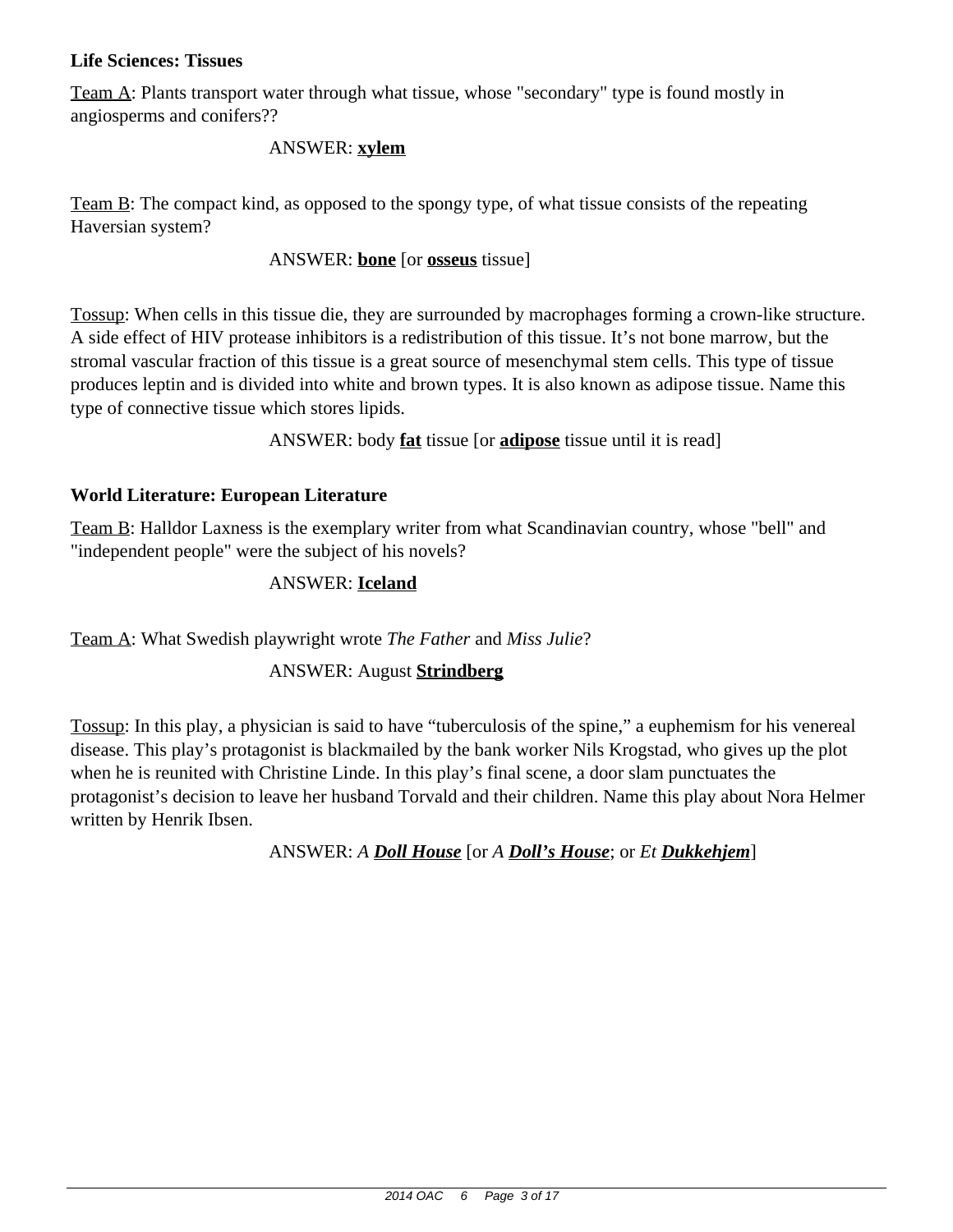## **US Government/Economics: Good Times**

Team A: In economics, what term describes two products for which an increase in demand for one leads to an increase in demand for the other, and vice versa?

## ANSWER: **complementary** goods

Team B: What type of good sees a decrease in demand when consumers become wealthier?

## ANSWER: **inferior** good

Tossup: The equilibrium output "Y" can be found on this man's namesake "cross." John Hicks used the IS/LM model to explain this man's work. He defined aggregate demand as the sum of consumption, investment, and government spending, and he argued that government spending is required for 100% employment, which in turn allows for successful free markets. Name this economist, the author of *The General Theory of Employment, Interest, and Money*.

## ANSWER: John Maynard **Keynes**

## **Physical Sciences: Letters**

Team B: What letter of the English alphabet is used to symbolize impedance, atomic number, and the set of all integers?

## ANSWER: **Z**

Team A: What letter of the Greek alphabet is used to symbolize the friction coefficient, the permeability of free space, and a heavier counterpart to the electron?

## ANSWER: **mu**

Tossup: This letter, along with the chemical symbol of an element, is used in the name of a spectral line in the Balmer series that dominates the visible spectrum. This letter represents a quantity approximately equal to 1/137, the fine structure constant, and it is frequently used to represent angular acceleration. A particle which was used to discover the atomic nucleus is named for this letter. Name this Greek letter which names the helium nucleus, a particle made up two protons and two neutrons.

# ANSWER: **alpha**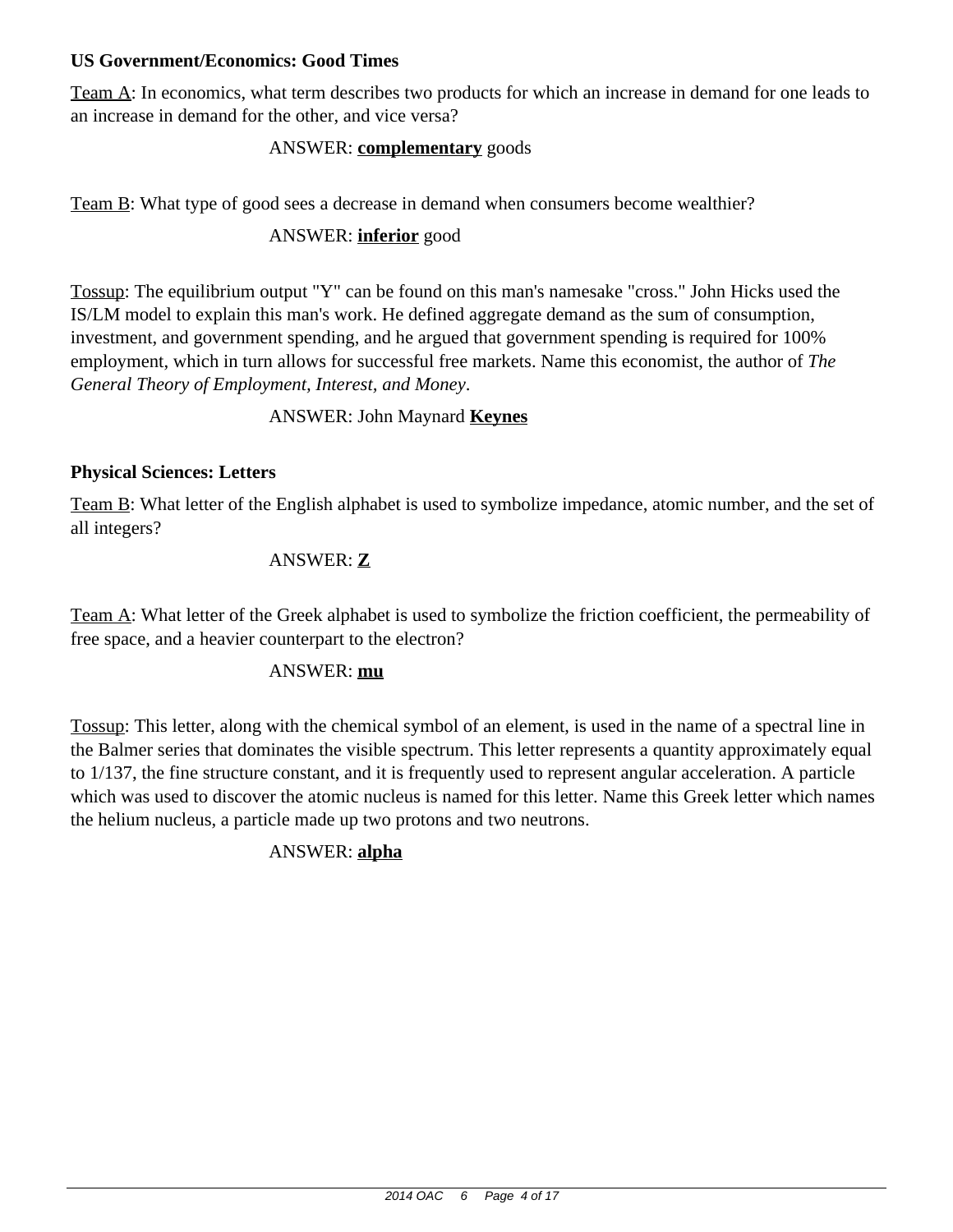## **World Geography: Spectral Locations**

Team A: What country's ghost town Yerranderie is located in its eastern state of New South Wales?

## ANSWER: Commonwealth of **Australia**

Team B: The "ghost town" located on the Pearl River in what country is actually a defunct mall? ANSWER: People's Republic of **China** [or **Zhongguo**]

Tossup: The Gate of Ghosts, Gate of the Spirits, and Gate of Man are channels of this river. According to legend, the emperor Yu the Great tamed the flooding of this river. This river's source is located in the Bayan Har Mountains, out of which this river flows to create the Ordos Loop. This river flows into the Bohai Sea after traveling through the Loess (LESS) Plateau; sediment from that plateau led to the name of this river. Identify this river that is the second longest in China after the Yangtze, and is named for its color.

# ANSWER: **Yellow** River [or **Huang** He]

## **American History: States in Early America**

Team B: What state's "compromise" involved proportional representation in the lower house, and equal representation in the upper house, of the bicameral legislature?

## ANSWER: **Connecticut**

Team A: What state was the first to ratify the Constitution?

## ANSWER: **Delaware**

Tossup: At a battle in this state, Charles Mawhood fought with Hugh Mercer, and John Sullivan accepted the surrender of troops in Nassau Hall. The legend of Molly Pitcher was born at this state's Battle of Monmouth. A plan named for it favored small states and rivaled the Virginia Plan at the Constitutional Convention. George Washington crossed the Delaware to surprise some Hessians in this state. Name this site of the Battle of Princeton and the Battle of Trenton.

# ANSWER: **New Jersey**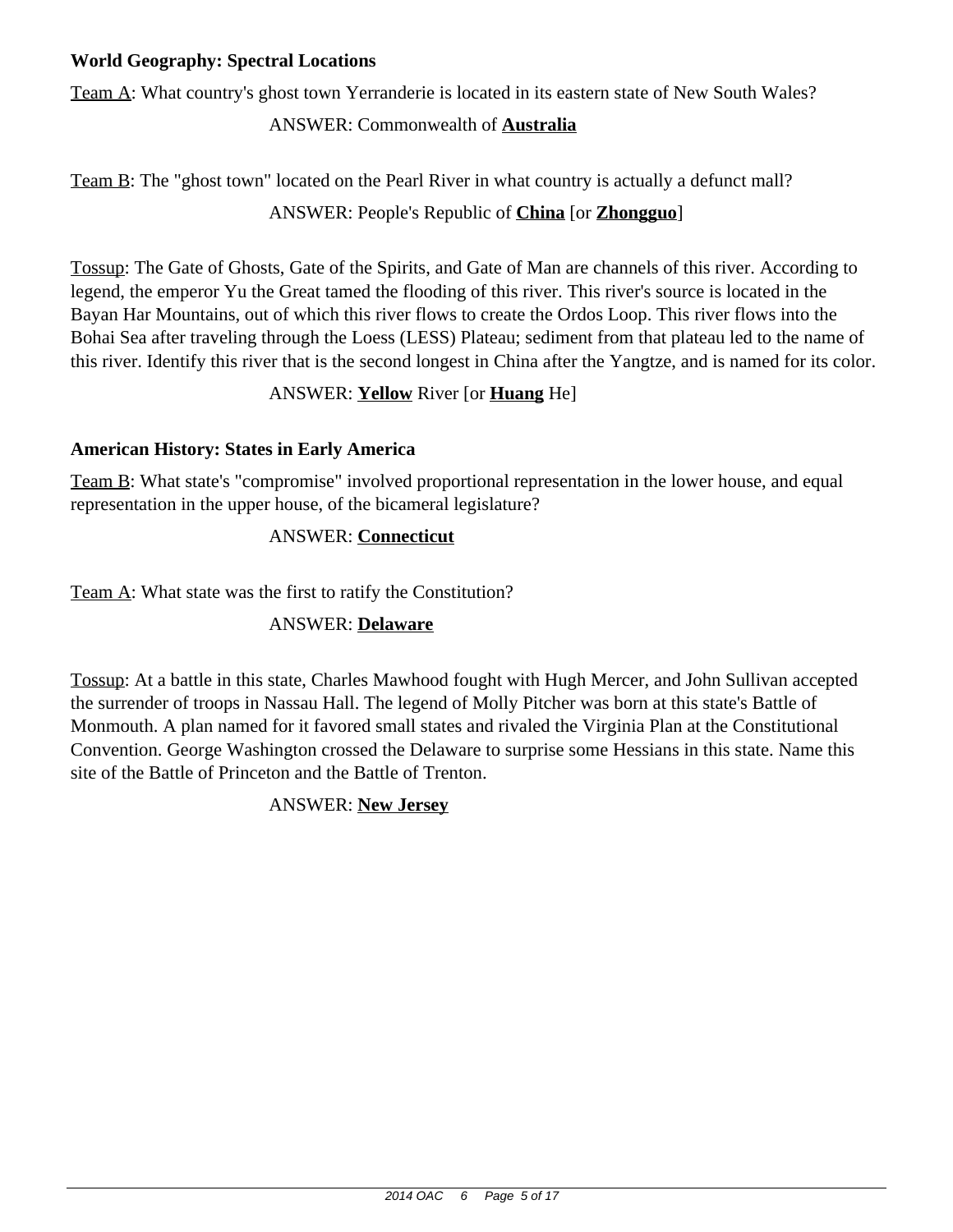1. What Roman Emperor suppressed the Bar Kokhba Revolt and built a wall at the limit of Roman territory in Britain?

2. **(TWO WORD ANSWER)** What group of poems by John Donne includes one titled "Death be not Proud"?

3. (HYPHENATED ANSWER) What principle states that, if there is a lack of evolutionary pressure, a species' phenotypic and genotypic frequencies will remain constant?

4. What is the term for the actions and sayings of Mohammad that are collected independently of the Koran?

5. What anthropologist showed that it was possible for early humans to have travelled across the Pacific to South America by sailing on the raft Kon-Tiki?

6. What landscape painter painted a boat in *Breezing Up* and showed a man fighting to keep on course in *The Gulf Stream*?

7. What current Attorney General announced a program to cut back on long prison terms for low-level drug offenders?

8. What Caribbean nation was ruled by two dictators, members of the Duvalier family?

9. What British author satirized house parties in a novel about the Wimbush family, *Crome Yellow*, and wrote about John the Savage in *Brave New World*?

10. The ATLAS and CMS experiments have discovered what elementary particle, which gives other particles mass?

11. What Biblical figure is hanged after Esther stops his plan to kill all the Jews?

12. What Classical composer wrote *The Creation* and *The Farewell Symphony*?

13. **(TWO WORD ANSWER)** John Altgeld pardoned several of the defendants who were accused of throwing a bomb during a protest for an eight-hour day at what Chicago location?

14. What German poet alienated his Jewish fans by converting to Christianity and wrote *Book of Songs* and "The Lorelei?"

15. What law in chemistry states that the enthalpy change in a reaction is equal to the sum of the enthalpy changes of all the steps in the reaction?

16. What daughter of Zeus and Leda was said to be the most beautiful woman in the world, and was abducted by Paris?

17. What Dutch painter painted several wedding portraits, as well as *Jester with a Lute*?

18. What mathematician posited 23 problems which guided mathematical research in the 20th century, and names a problem about a hotel with infinitely many rooms and guests?

19. What royal house ruled Prussia and later the unified Germany until the end of World War I?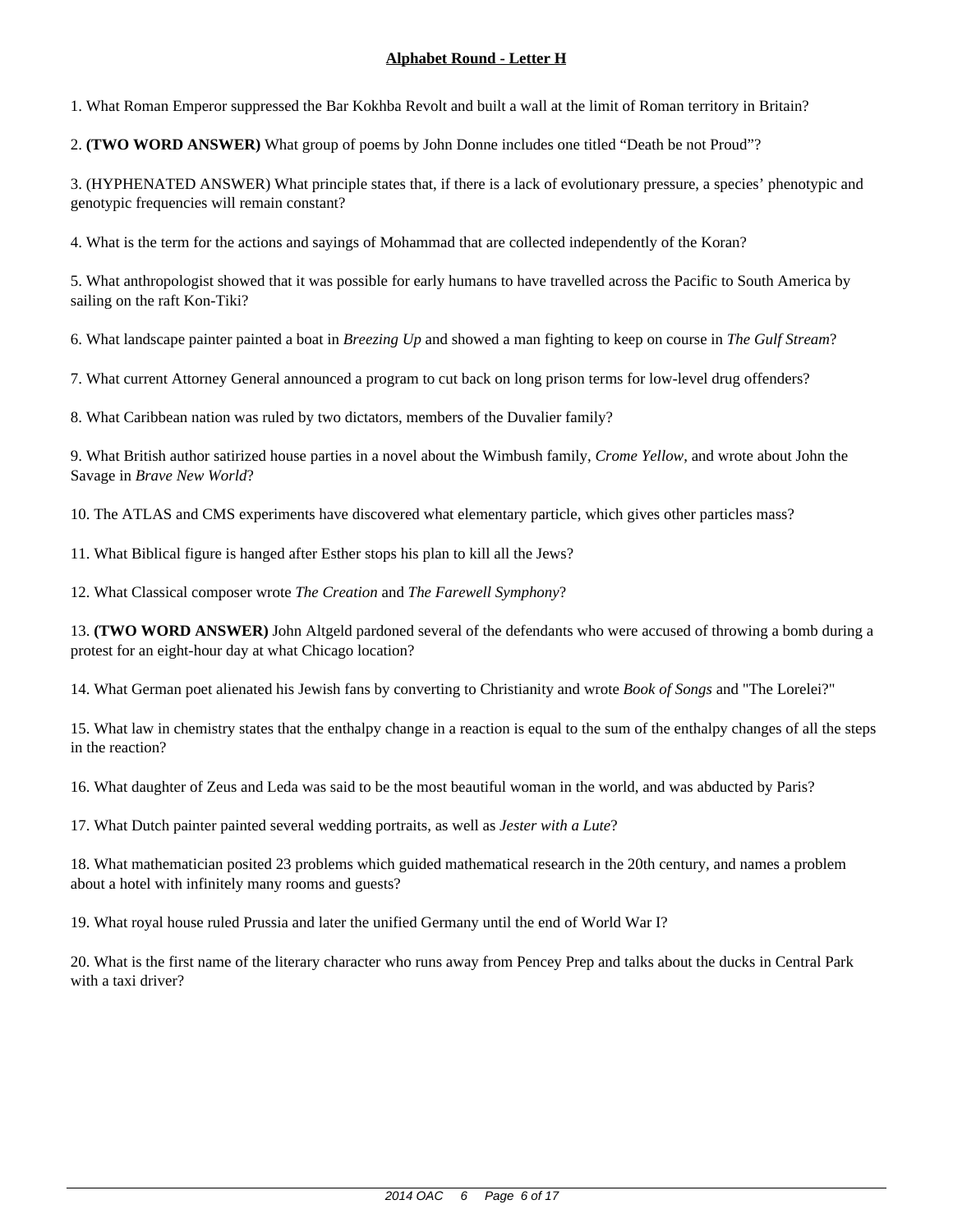## **Alphabet Round - Letter H ANSWERS**

- 1. **Hadrian** [or Publius Aelius **Hadrianus** Augustus]
- 2. **Holy Sonnets**
- 3. **Hardy-Weinberg** principle [or **Hardy-Weinberg** Equilibrium]
- 4. **Hadith**s
- 5. Thor **Heyerdahl**
- 6. Winslow **Homer**
- 7. Eric **Holder**, Jr.
- 8. **Haiti**
- 9. Aldous Leonard **Huxley**
- 10. **Higgs** Boson
- 11. **Haman** the Agagite
- 12. Franz Joseph **Haydn**
- 13. **Haymarket** Square
- 14. Heinrich **Heine**
- 15. **Hess'** Law
- 16. **Helen** of Troy
- 17. Frans **Hals** the Elder
- 18. David **Hilbert**
- 19. House of **Hohenzollern**
- 20. **Holden** Caulfield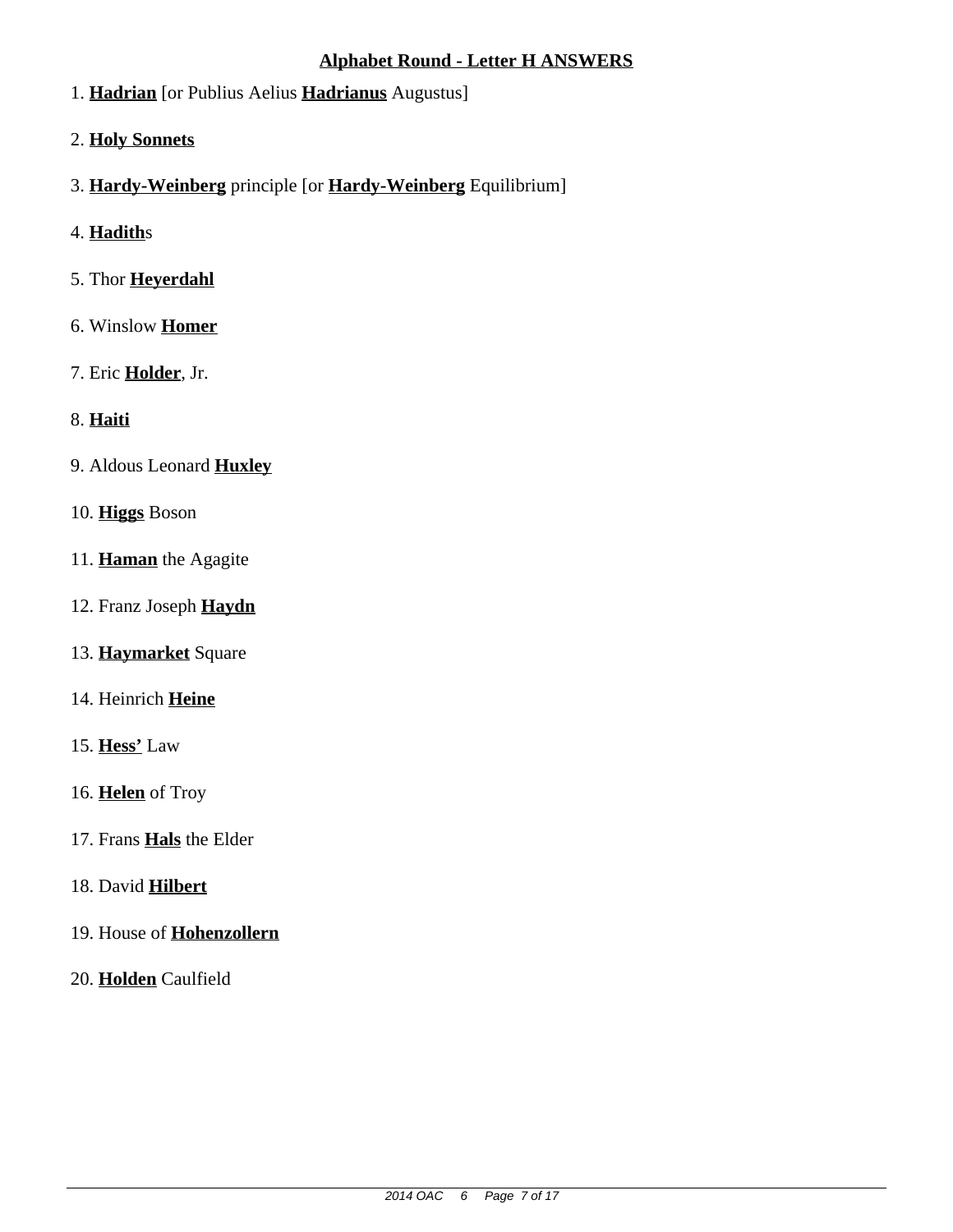#### 2014 OAC 6 Page 8 of 17

# **FINAL ROUND**

1. This artist used a cast of the *Apollo Belvedere* as the basis for the folded arms of a Scotsman on an icy pond. This artist painted *The Skater* while he was still Benjamin West's protege. One of his paintings includes an ornamented table leg shaped like the Roman fasces (FAH-shayz), and captures its puffy-cheeked subject just after he had put his false teeth in. His most famous painting is an unfinished canvas known as the *Athenaeum* (AA-thuh-NAY-um). Name this artist who painted the *Lansdowne* and one-dollar bill likenesses of George Washington.

ANSWER: Gilbert Charles **Stuart**

2. This author created a character who works unhappily at the New Albion ad agency. This writer created Gordon Comstock, as well as Pilkington and Frederick, who own Foxwood and Pinchfield respectively. In a novel by him, the protagonist receives a book written by Emmanuel Goldstein. Charrington betrays Julia and her lover in this man's novel about Winston Smith. Mr Jones is overthrown by Snowball and Napoleon in another novel by him. Name this author of *Animal Farm* and *1984*. ANSWER: George **Orwell** [or Eric Arthur **Blair**]

3. This city was the original site of the company that makes CaramelCrisp popcorn, Garrett Popcorn Shops. This city is home to the three-million-gallon Abbott Oceanarium, inside its Shedd Aquarium. The Lurie Garden and Crown Fountain are both located in a park in this city, where Anish Kapoor's sculpture *Cloud Gate* sits. The Smith Museum of Stained Glass Windows and a Ferris wheel can be found on this city's Navy Pier. Name this Midwestern city where Millennium Park is home to a stainless-steel, bean-shaped sculpture.

ANSWER: **Chicago**

4. In this author's first play, Karl Moor kills his lover Amalia after the accusations of his brother Franz force him to live with the title outlaws. This author depicted the last days of Mary, Queen of Scots in *Mary Stuart*. This author of *The Robbers* penned the line "Be embraced, millions!" in a poem addressing its subject as the "daughter of Elysium." He occasionally collaborated with his contemporary, Johann Wolfgang von Goethe. Name this German Romantic poet and playwright, the author of "Ode to Joy." ANSWER: Friedrich **Schiller**

5. A participant in this 2013 event once killed a television thief by setting fire to a tire around his neck. Ileana Ros-Lehtinen (ROSS-leh-TIE-nen) said this event was "a propaganda coup for the tyrant," referring to Barack Obama shaking Raul Castro's hand here. At this event, Obama took a "selfie" with the Danish Prime Minister's phone. Name this December 2013 event, held at FNB Stadium in Johannesburg, where fraudulent sign language interpretation was performed.

ANSWER: state **funeral** of Nelson **Mandela** [or **Mandela's memorial** service, etc.]

052-14-103-06105

6. These interactions are accounted for by the sixth-power term in the Lennard-Jones potential, and they are the reason lighter halogens are gases and heavier halogens are solids and liquids. These forces are the only ones present in non-polar molecules and become stronger as the sizes of atoms and molecules get larger. They are a subset of the van der Waals (ven-dur-VAHLZ) forces. Name these weak intermolecular forces formed between instantaneous induced dipoles, which are named for a German scientist. ANSWER: **London** dispersion **forces** [or **van der Waals forces** until "gases" is read; prompt on **dispersion forces**; prompt on **LDF**s]

020-14-103-06101

232-14-103-06102

080-14-103-06104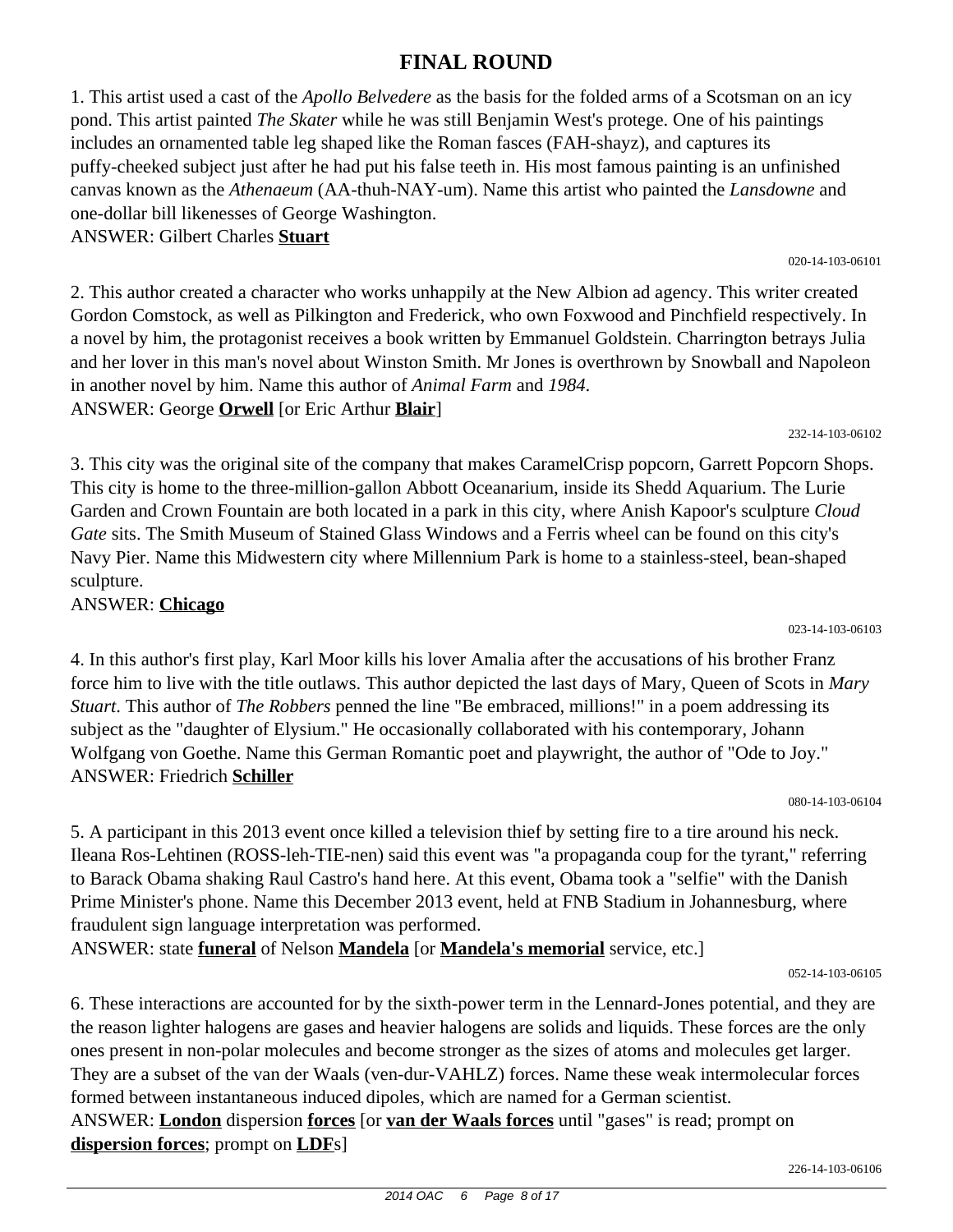7. Symbols in this writing system that have developed native meanings are known as "Kokku" (COH-koo) The two ways to read this system's normal symbols are called "on-yomi" (AHN-yoh-mee) and "kun-yomi" (KUN-yoh-mee). This system is ideogrammatic, rather than representing words or syllables, and its name literally means "Han characters," reflecting its origin. This one of at least three writing systems for Japanese consists of symbols based on Chinese characters. Identify this writing system that is not hiragana (HEER-uh-gah-nuh) or katakana (KAH-tuh-kah-nuh).

ANSWER: **Kanji** [prompt on **Japanese** until "on-yomi" is read]

8. Periodic diffraction gratings were found to alter this phenomenon by Smith and Purcell, whose research led to the development of free electron lasers. The IceTop array at the IceCube Observatory uses this phenomenon to detect neutrinos. Analogous to a sonic boom, it causes the emission of a characteristic blue glow, which is often seen in nuclear reactors. It results when a charged particle travels through a medium faster than the speed of light in the medium. Identify this phenomenon named for a Russian physicist. ANSWER: Vavilov-**Cherenkov radiation** [or Vavilov-**Cherenkov effect**]

079-14-103-06108

147-14-103-06107

9. The symbols I and K are used for a type of these things when it is present in the inner and outer core. The two most common surface types of these things are named for Rayleigh and Love. A shadow zone results from one type of these things not penetrating the outer core and another type of them being refracted by the core-mantle boundary. Those two types are P and S. Identify these things whose travel time is used to determine an earthquake's hypocenter. ANSWER: **seismic wave**s

066-14-103-06109

10. Johannes Brahms's third piece in this genre repeatedly references the "fate" motif of Beethoven's Fifth Symphony. Frederic Chopin wrote a piece in this genre whose third movement is a famous funeral march. Ludwig van Beethoven's pieces in this genre include the difficult "Appassionata" and one titled "quasi una fantasia" nicknamed for the moonlight on Lake Lucerne. Name these pieces for a solo keyboard instrument traditionally contrasted with rhythm-dominated toccatas. ANSWER: **piano sonata**s [prompt on **sonata**s]

080-14-103-06110

11. This man referred to South African bodyguards as the "Gestapo" when making a trip on behalf of Prime Minister Jan Smuts (YUN SMOOTS). Known as the "Industrial Prince" for his frequent tours of coal mines and factories, he was the father of a woman called "Lilibet." This king took the throne after his older brother, Edward VIII, abdicated to marry Wallis Simpson. He underwent speech therapy with Dr. Lionel Logue to overcome his stammer. Name this King of Britain during World War II, the father of Elizabeth II. ANSWER: **George VI** [prompt on **George**]

052-14-103-06111

12. An author from this country wrote about a man who writes diary entries to his alternate personality. A theater troupe rehearsing *The Rules of the Game* is interrupted in a play from here called *Six Characters in Search of an Author.* Another author from here wrote about William of Baskerville's investigation of a series of murders in a medieval abbey in *The Name of the Rose.* Name this country home to Luigi Pirandello (peer-un-DELL-oh) and Umberto Eco (EK-koh). ANSWER: **Italy**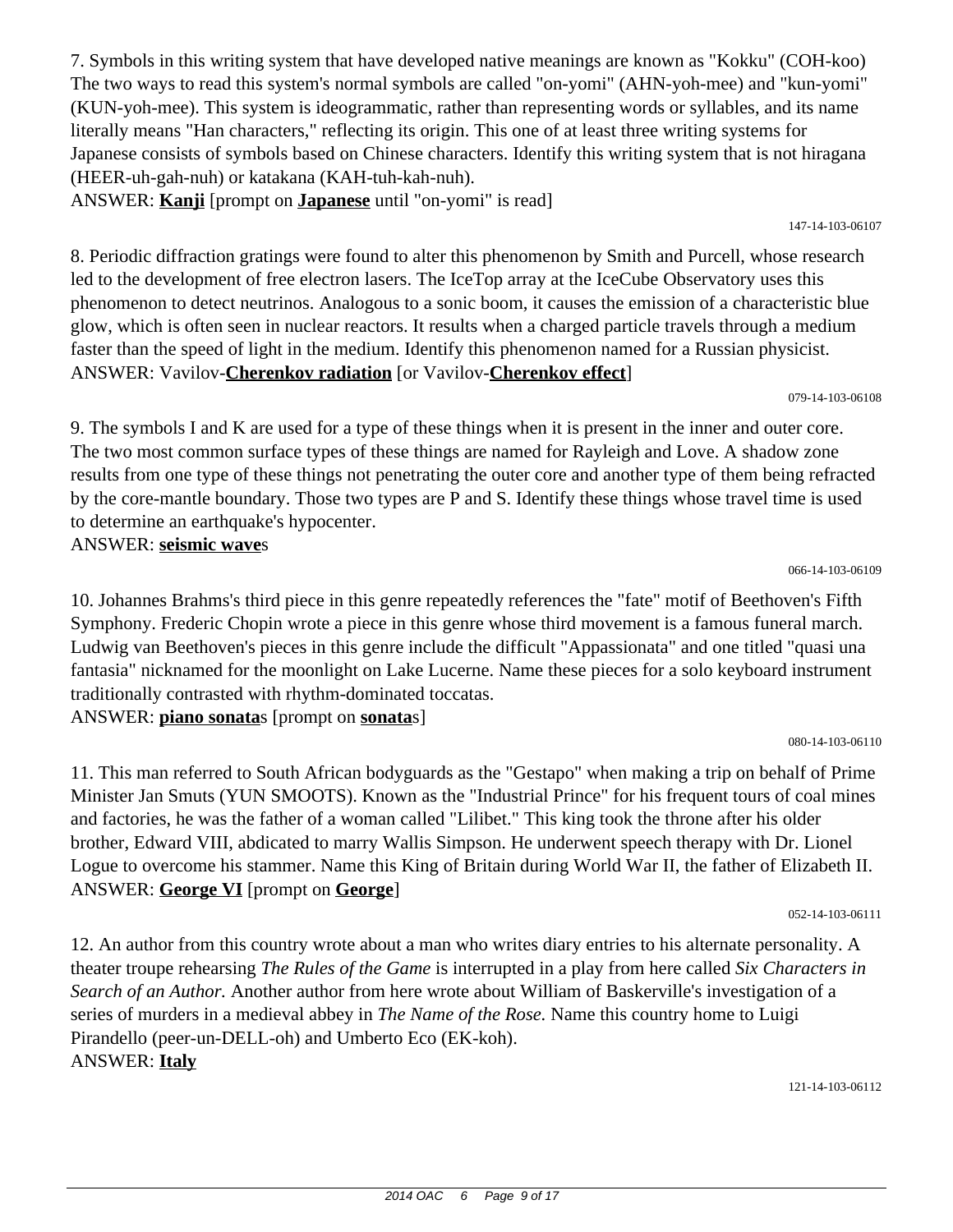13. This man wrote a series of interconnected stories called *The Illustrated Man*, and in one of his works, the Hadley children murder their parents with lions in a three dimensional television nursery. This author of "The Veldt" wrote a story about how Eckles' killing a butterfly altered history as well as a novel in which the fireman Guy Montag attempts to escape the mechnical hound. Name this author of "A Sound of Thunder" and *Farenheit 451*.

ANSWER: Ray **Bradbury**

030-14-103-06113

14. A song by Arthur Herzog and this singer notes that, "Them that's got shall get, Them that's not shall lose." Frank O'Hara wrote a poem about the day this singer died. This singer received her nickname from her frequent collaborator Lester Young. She sang about "Blood on the leaves and blood at the root" in a song by Abel Meropool that she popularized. Name this jazz singer who was nicknamed "Lady Day," wrote *Lady Sings the Blues,* and sang the anti-lynching piece "Strange Fruit." ANSWER: Billie **Holiday** [or Elinore **Harris**; prompt on **Lady** Day until it is read]

030-14-103-06114

15. Linolenic (LIE-no-leen-ik) acid from this organelle is used to make jasmonic acid, and the Tic and Toc translocons help transport molecules into this organelle. This organelle contains the strongest known biological reducing and oxidizing agents in P700 and P680, respectively. This organelle likely originated as cyanobacteria which formed an endosymbiotic (END-oh-sim-bee-AH-tik) relationship with a eukaryote. It contains sacks called thylakoids which are surrounded by the stroma, where the Calvin cycle occurs. Name this chlorophyll-containing organelle found in plants.

ANSWER: **chloroplast**s [prompt on **plastid**s]

237-14-103-06115

16. One of these TWO divine characters sent a giant crab named Carcinus (car-KEEN-us) to attack the feet of the other. The Milky Way originated from the breast of one of these TWO characters after she angrily stopped suckling the other. One of these TWO mythical beings tried to prevent the other's birth by tying up Alcmene's (alk-MEE-neez) legs. When that failed, she dispatched two snakes to kill the other of these characters. Name both the cow-eyed Greek goddess and the strongman she forced to perform twelve labors. ANSWER: **Hera** and **Heracles** [or **Juno** and **Hercules**; or **Hera** and **Hercules**; or **Juno and Heracles**; any combination of acceptable answers may be given in either order, but do not accept or prompt if only one answer is given]

079-14-103-06116

17. In this country, workers building the Stalinallee Boulevard rioted against the government in 1953. This country attempted to create a more efficient economy through Wolfgang Berger's New Economic System. Kurt Wismach shouted for free elections to be held in this country while Walter Ulbricht gave a speech. This country enacted a plan of "consumer socialism" while led by Erich Honecker. This country employed the Stasi police force and was where the Berlin Wall was built. Name this former country that was reunited with its western counterpart in 1990.

ANSWER: **East Germany** [or **GDR**; or **German Democratic Republic**; or **Deutsche Demokratische Republik**; do not accept or prompt on "Germany"]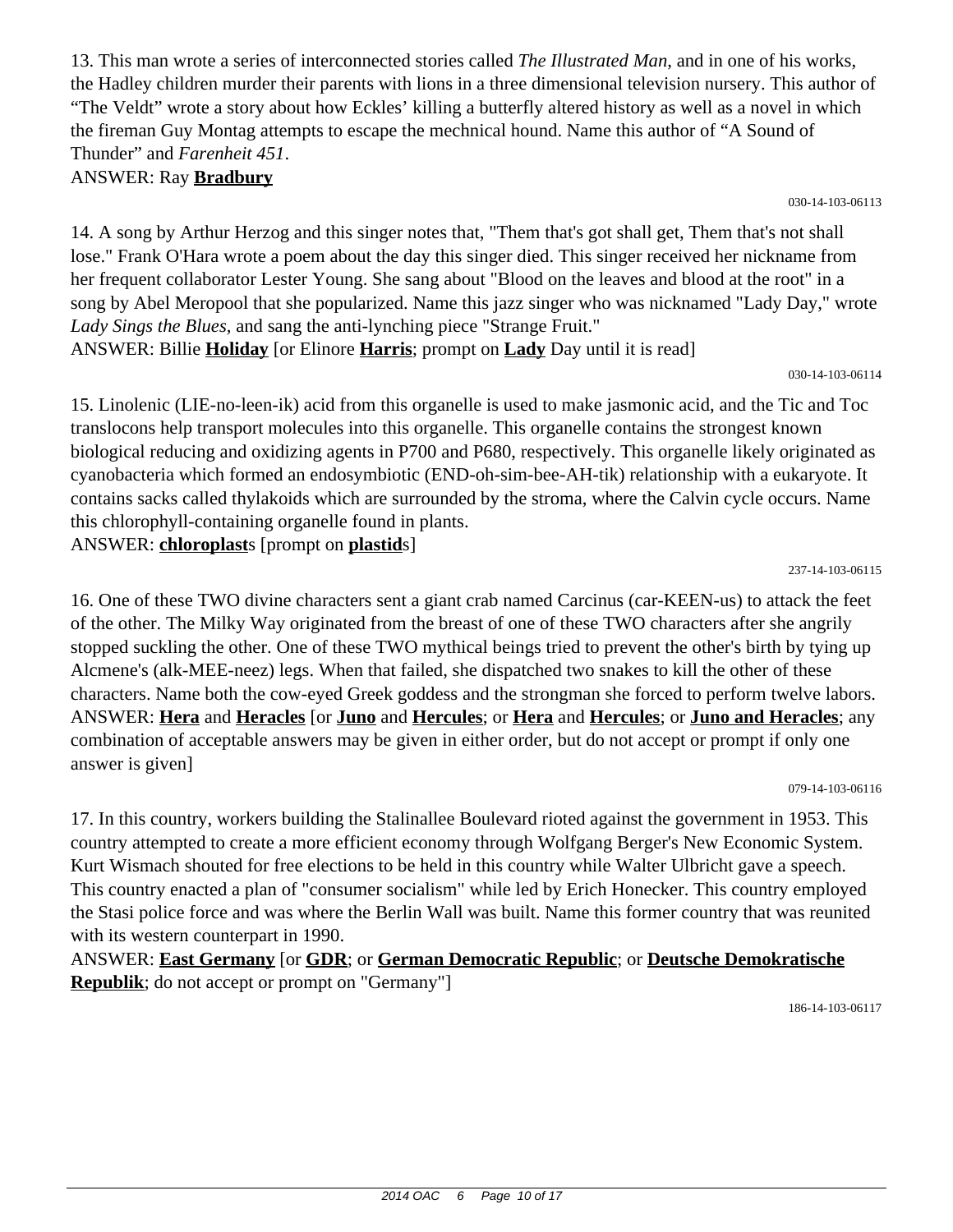18. This event inspired Leo Ryan to spend a week as a substitute teacher. Former CIA director John McCone chaired a namesake commission after this event. This event, which occurred after the passage of Proposition 14, was instigated by Lee Minikus pulling over a car containing Donald and Marquette Frye. Police Chief William Parker compared its participants to "monkeys in the zoo" and called in the National Guard. The city where this event took place was later hit by the similar Rodney King Riots. Name this 1965 riot in Los Angeles.

ANSWER: **Watts** riot [do not accept or prompt on "Los Angeles riots"]

048-14-103-06118

19. A series of bombings in this country occurred during the "Hot Summer" and were triggered by the influx of "retornados." The song "And After the Farewell" was the signal to begin a revolution in this country, which was led by the MFA and overthrew Marcelo Caetano. This country was led by Antonio Salazar's Estado Novo, and during its liberalization, its colonies in Mozambique and Goa achieved independence. Name this country whose autonomous regions include Madeira and the Azores. ANSWER: **Portugal**

048-14-103-06119

20. In rituals involving these items, the phrase "l'had'lik neir" (luh-HOD lick-NAIR) is used. A ritual involving two of these items uses one of them to fulfill the commandment "remember" and the other to fulfill the commandment "observe." A hand is waved over these items and then used to cover the eyes by a woman who uses them at the start of Shabbat. In another Jewish holiday, these items include the "shamash," and an additional one is used on each of eight days. Identify these items which are placed in a menorah on Hannukah and lit.

ANSWER: **candle**s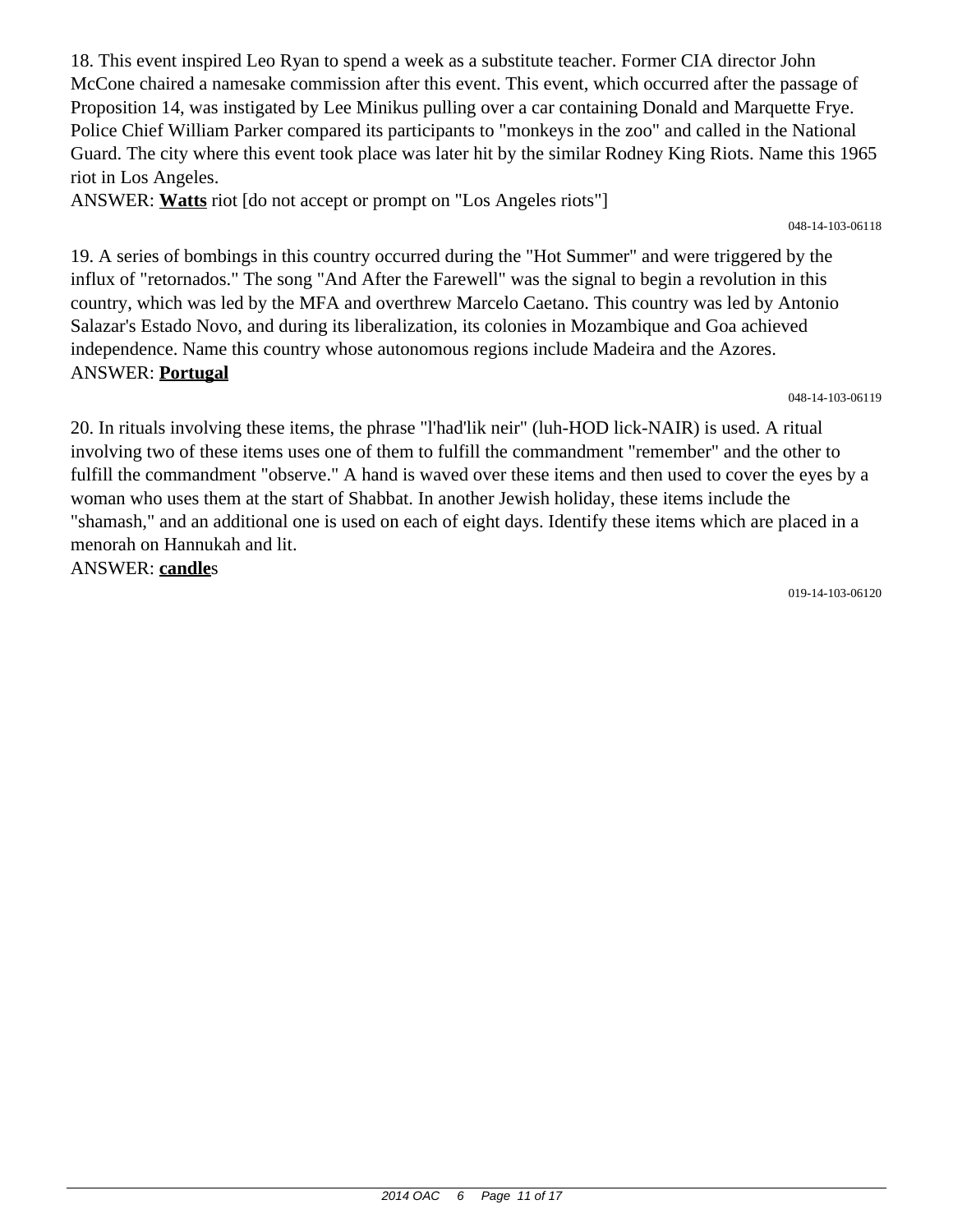1. What Roman Emperor suppressed the Bar Kokhba Revolt and built a wall at the limit of Roman territory in Britain?

2. **(TWO WORD ANSWER)** What group of poems by John Donne includes one titled "Death be not Proud"?

3. (HYPHENATED ANSWER) What principle states that, if there is a lack of evolutionary pressure, a species' phenotypic and genotypic frequencies will remain constant?

4. What is the term for the actions and sayings of Mohammad that are collected independently of the Koran?

5. What anthropologist showed that it was possible for early humans to have travelled across the Pacific to South America by sailing on the raft Kon-Tiki?

6. What landscape painter painted a boat in *Breezing Up* and showed a man fighting to keep on course in *The Gulf Stream*?

7. What current Attorney General announced a program to cut back on long prison terms for low-level drug offenders?

8. What Caribbean nation was ruled by two dictators, members of the Duvalier family?

9. What British author satirized house parties in a novel about the Wimbush family, *Crome Yellow*, and wrote about John the Savage in *Brave New World*?

10. The ATLAS and CMS experiments have discovered what elementary particle, which gives other particles mass?

11. What Biblical figure is hanged after Esther stops his plan to kill all the Jews?

12. What Classical composer wrote *The Creation* and *The Farewell Symphony*?

13. **(TWO WORD ANSWER)** John Altgeld pardoned several of the defendants who were accused of throwing a bomb during a protest for an eight-hour day at what Chicago location?

14. What German poet alienated his Jewish fans by converting to Christianity and wrote *Book of Songs* and "The Lorelei?"

15. What law in chemistry states that the enthalpy change in a reaction is equal to the sum of the enthalpy changes of all the steps in the reaction?

16. What daughter of Zeus and Leda was said to be the most beautiful woman in the world, and was abducted by Paris?

17. What Dutch painter painted several wedding portraits, as well as *Jester with a Lute*?

18. What mathematician posited 23 problems which guided mathematical research in the 20th century, and names a problem about a hotel with infinitely many rooms and guests?

19. What royal house ruled Prussia and later the unified Germany until the end of World War I?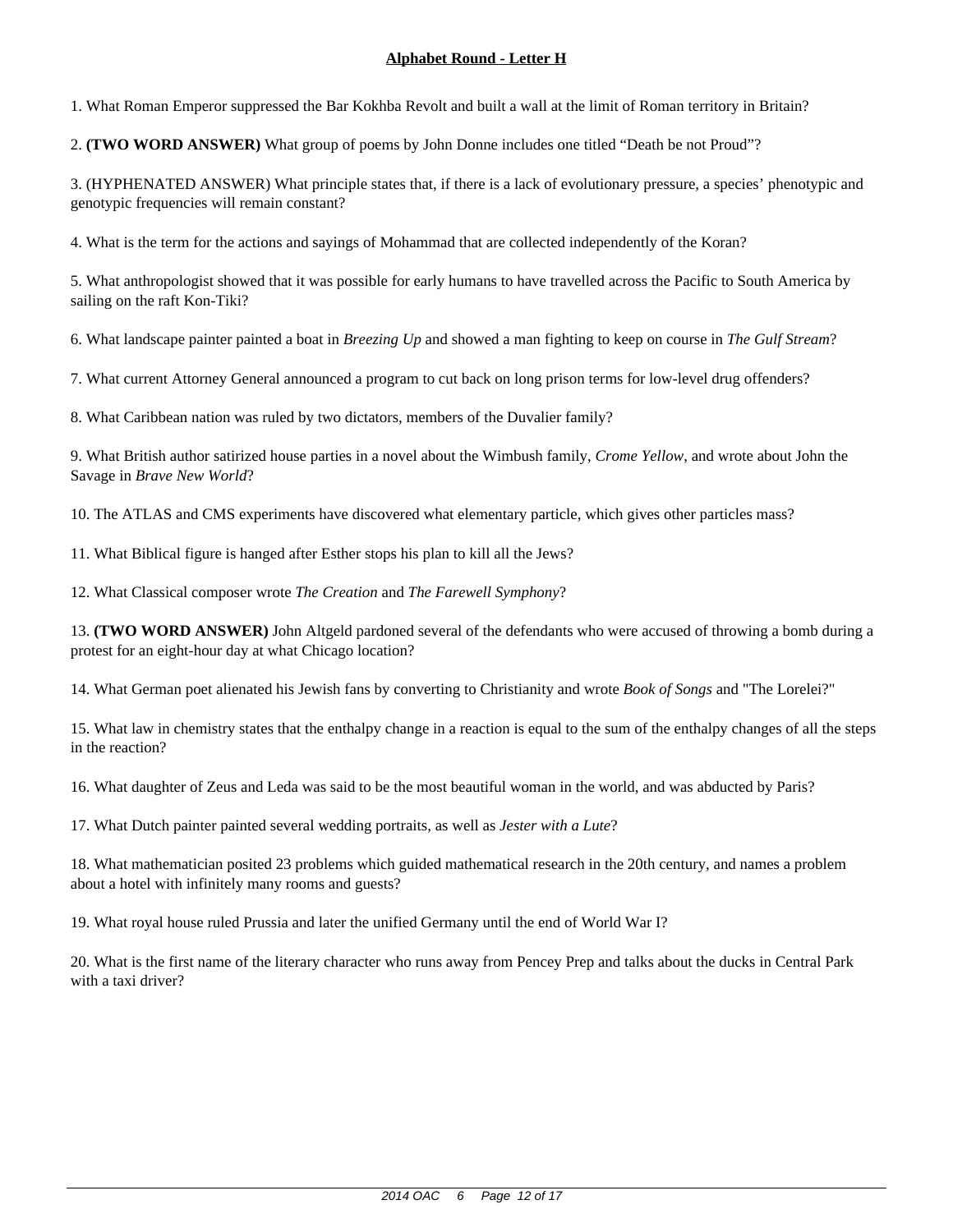1. What Roman Emperor suppressed the Bar Kokhba Revolt and built a wall at the limit of Roman territory in Britain?

2. **(TWO WORD ANSWER)** What group of poems by John Donne includes one titled "Death be not Proud"?

3. (HYPHENATED ANSWER) What principle states that, if there is a lack of evolutionary pressure, a species' phenotypic and genotypic frequencies will remain constant?

4. What is the term for the actions and sayings of Mohammad that are collected independently of the Koran?

5. What anthropologist showed that it was possible for early humans to have travelled across the Pacific to South America by sailing on the raft Kon-Tiki?

6. What landscape painter painted a boat in *Breezing Up* and showed a man fighting to keep on course in *The Gulf Stream*?

7. What current Attorney General announced a program to cut back on long prison terms for low-level drug offenders?

8. What Caribbean nation was ruled by two dictators, members of the Duvalier family?

9. What British author satirized house parties in a novel about the Wimbush family, *Crome Yellow*, and wrote about John the Savage in *Brave New World*?

10. The ATLAS and CMS experiments have discovered what elementary particle, which gives other particles mass?

11. What Biblical figure is hanged after Esther stops his plan to kill all the Jews?

12. What Classical composer wrote *The Creation* and *The Farewell Symphony*?

13. **(TWO WORD ANSWER)** John Altgeld pardoned several of the defendants who were accused of throwing a bomb during a protest for an eight-hour day at what Chicago location?

14. What German poet alienated his Jewish fans by converting to Christianity and wrote *Book of Songs* and "The Lorelei?"

15. What law in chemistry states that the enthalpy change in a reaction is equal to the sum of the enthalpy changes of all the steps in the reaction?

16. What daughter of Zeus and Leda was said to be the most beautiful woman in the world, and was abducted by Paris?

17. What Dutch painter painted several wedding portraits, as well as *Jester with a Lute*?

18. What mathematician posited 23 problems which guided mathematical research in the 20th century, and names a problem about a hotel with infinitely many rooms and guests?

19. What royal house ruled Prussia and later the unified Germany until the end of World War I?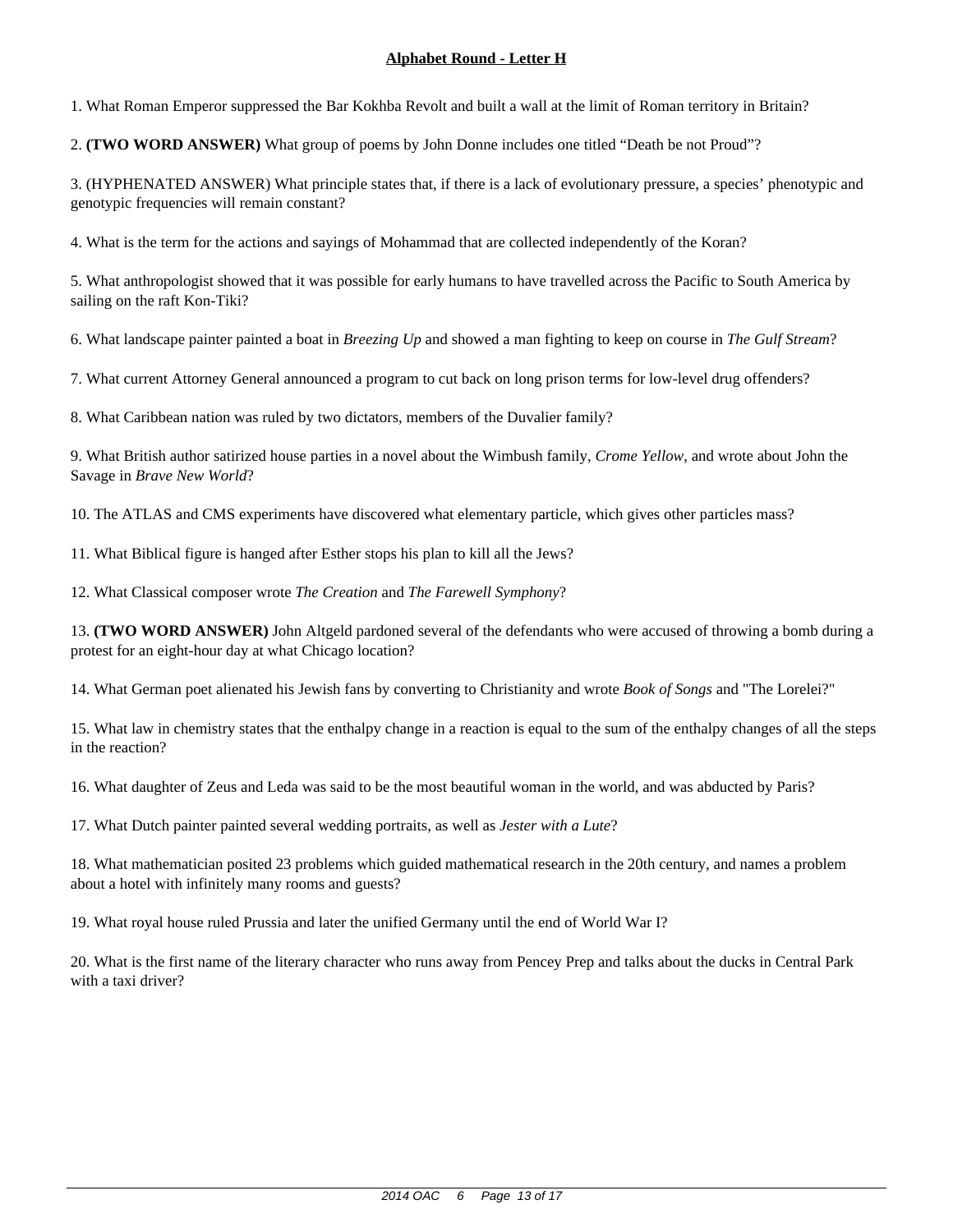1. What Roman Emperor suppressed the Bar Kokhba Revolt and built a wall at the limit of Roman territory in Britain?

2. **(TWO WORD ANSWER)** What group of poems by John Donne includes one titled "Death be not Proud"?

3. (HYPHENATED ANSWER) What principle states that, if there is a lack of evolutionary pressure, a species' phenotypic and genotypic frequencies will remain constant?

4. What is the term for the actions and sayings of Mohammad that are collected independently of the Koran?

5. What anthropologist showed that it was possible for early humans to have travelled across the Pacific to South America by sailing on the raft Kon-Tiki?

6. What landscape painter painted a boat in *Breezing Up* and showed a man fighting to keep on course in *The Gulf Stream*?

7. What current Attorney General announced a program to cut back on long prison terms for low-level drug offenders?

8. What Caribbean nation was ruled by two dictators, members of the Duvalier family?

9. What British author satirized house parties in a novel about the Wimbush family, *Crome Yellow*, and wrote about John the Savage in *Brave New World*?

10. The ATLAS and CMS experiments have discovered what elementary particle, which gives other particles mass?

11. What Biblical figure is hanged after Esther stops his plan to kill all the Jews?

12. What Classical composer wrote *The Creation* and *The Farewell Symphony*?

13. **(TWO WORD ANSWER)** John Altgeld pardoned several of the defendants who were accused of throwing a bomb during a protest for an eight-hour day at what Chicago location?

14. What German poet alienated his Jewish fans by converting to Christianity and wrote *Book of Songs* and "The Lorelei?"

15. What law in chemistry states that the enthalpy change in a reaction is equal to the sum of the enthalpy changes of all the steps in the reaction?

16. What daughter of Zeus and Leda was said to be the most beautiful woman in the world, and was abducted by Paris?

17. What Dutch painter painted several wedding portraits, as well as *Jester with a Lute*?

18. What mathematician posited 23 problems which guided mathematical research in the 20th century, and names a problem about a hotel with infinitely many rooms and guests?

19. What royal house ruled Prussia and later the unified Germany until the end of World War I?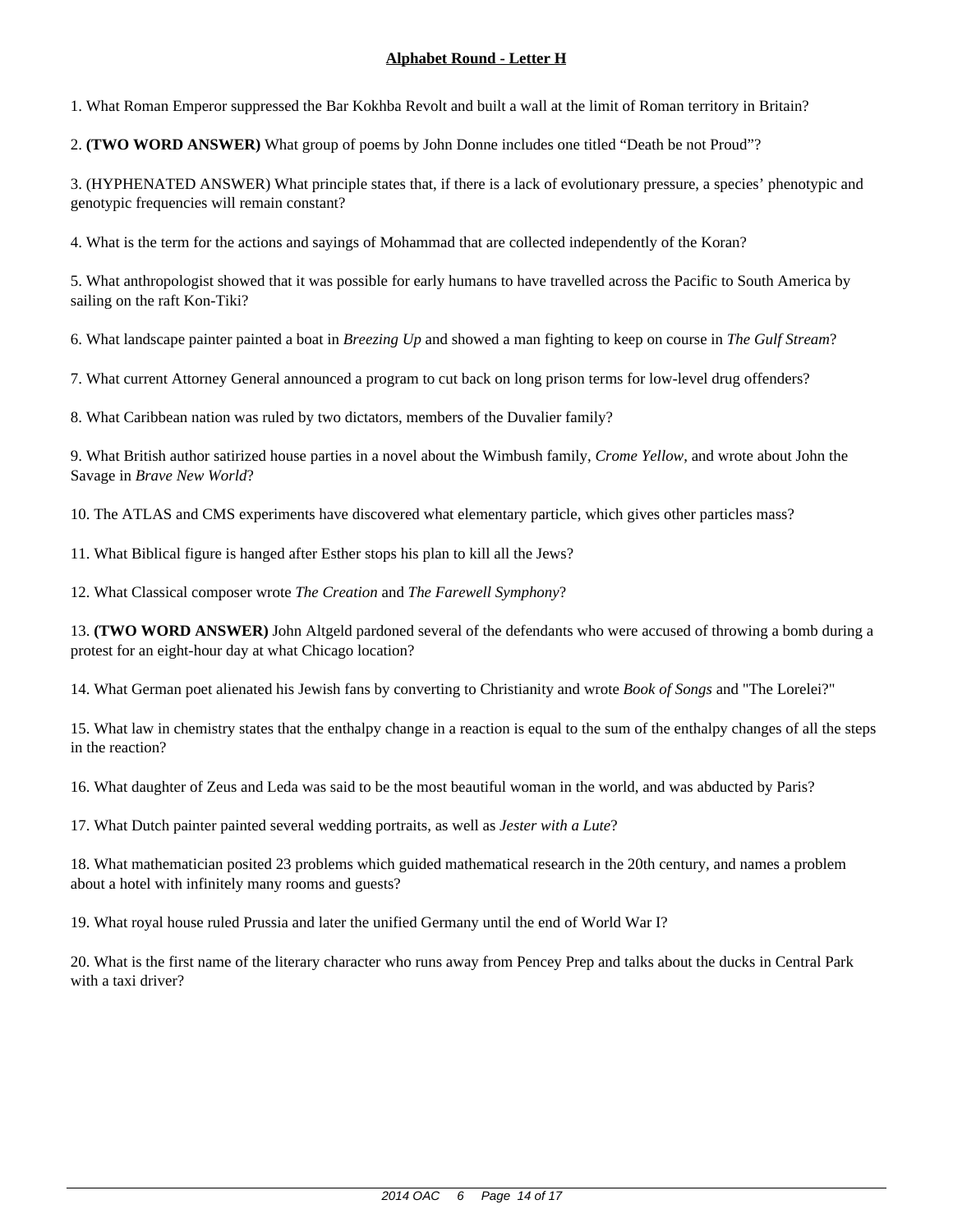1. What Roman Emperor suppressed the Bar Kokhba Revolt and built a wall at the limit of Roman territory in Britain?

2. **(TWO WORD ANSWER)** What group of poems by John Donne includes one titled "Death be not Proud"?

3. (HYPHENATED ANSWER) What principle states that, if there is a lack of evolutionary pressure, a species' phenotypic and genotypic frequencies will remain constant?

4. What is the term for the actions and sayings of Mohammad that are collected independently of the Koran?

5. What anthropologist showed that it was possible for early humans to have travelled across the Pacific to South America by sailing on the raft Kon-Tiki?

6. What landscape painter painted a boat in *Breezing Up* and showed a man fighting to keep on course in *The Gulf Stream*?

7. What current Attorney General announced a program to cut back on long prison terms for low-level drug offenders?

8. What Caribbean nation was ruled by two dictators, members of the Duvalier family?

9. What British author satirized house parties in a novel about the Wimbush family, *Crome Yellow*, and wrote about John the Savage in *Brave New World*?

10. The ATLAS and CMS experiments have discovered what elementary particle, which gives other particles mass?

11. What Biblical figure is hanged after Esther stops his plan to kill all the Jews?

12. What Classical composer wrote *The Creation* and *The Farewell Symphony*?

13. **(TWO WORD ANSWER)** John Altgeld pardoned several of the defendants who were accused of throwing a bomb during a protest for an eight-hour day at what Chicago location?

14. What German poet alienated his Jewish fans by converting to Christianity and wrote *Book of Songs* and "The Lorelei?"

15. What law in chemistry states that the enthalpy change in a reaction is equal to the sum of the enthalpy changes of all the steps in the reaction?

16. What daughter of Zeus and Leda was said to be the most beautiful woman in the world, and was abducted by Paris?

17. What Dutch painter painted several wedding portraits, as well as *Jester with a Lute*?

18. What mathematician posited 23 problems which guided mathematical research in the 20th century, and names a problem about a hotel with infinitely many rooms and guests?

19. What royal house ruled Prussia and later the unified Germany until the end of World War I?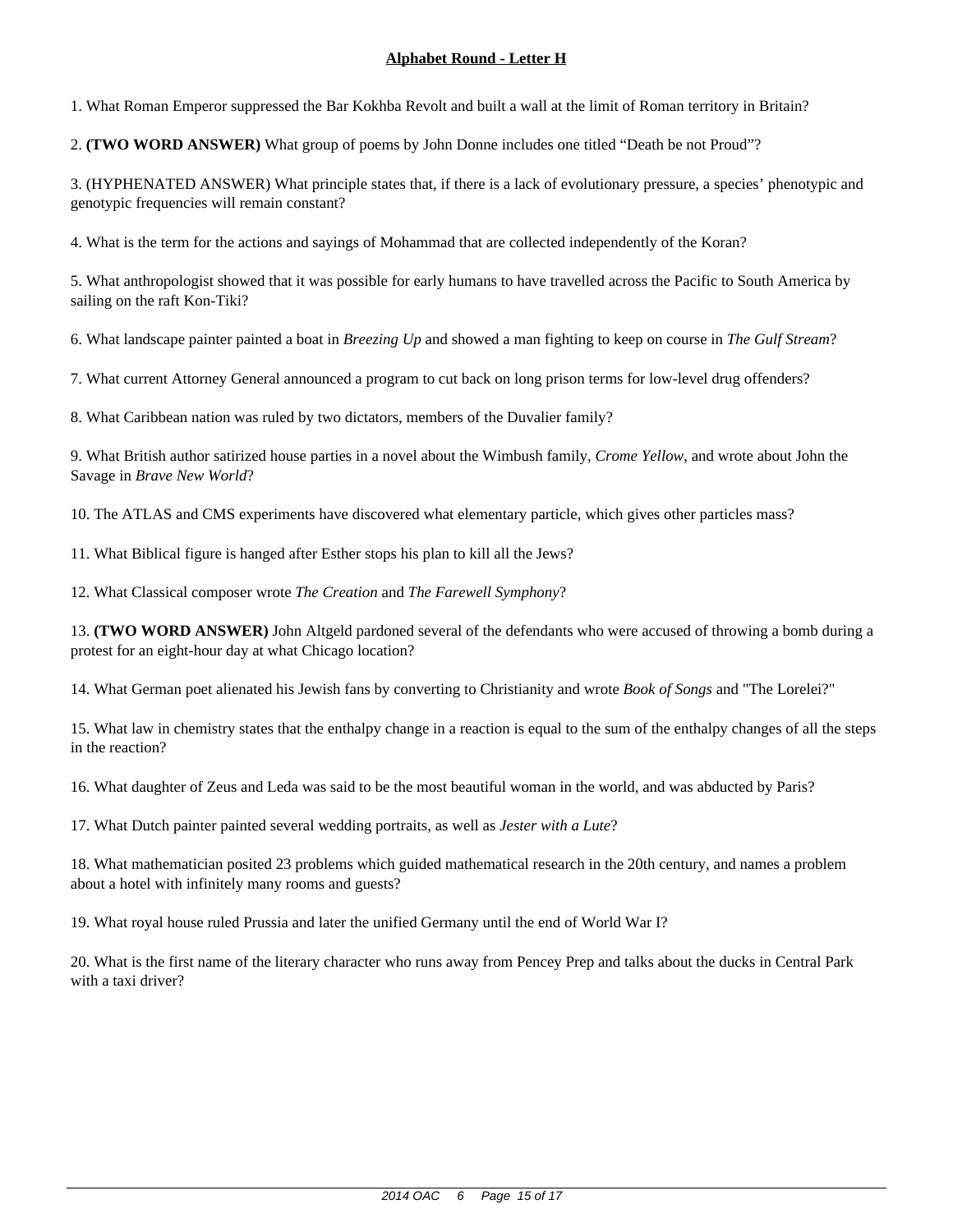-

| $\overline{4}$ .              |  |
|-------------------------------|--|
| $5.$ $\overline{\phantom{a}}$ |  |
| 6.                            |  |
|                               |  |
|                               |  |
| 8.                            |  |
| $9.$ $\overline{\phantom{a}}$ |  |
|                               |  |
|                               |  |
|                               |  |
|                               |  |
|                               |  |
|                               |  |
|                               |  |
| 15.                           |  |
|                               |  |
|                               |  |
|                               |  |
|                               |  |
|                               |  |
|                               |  |